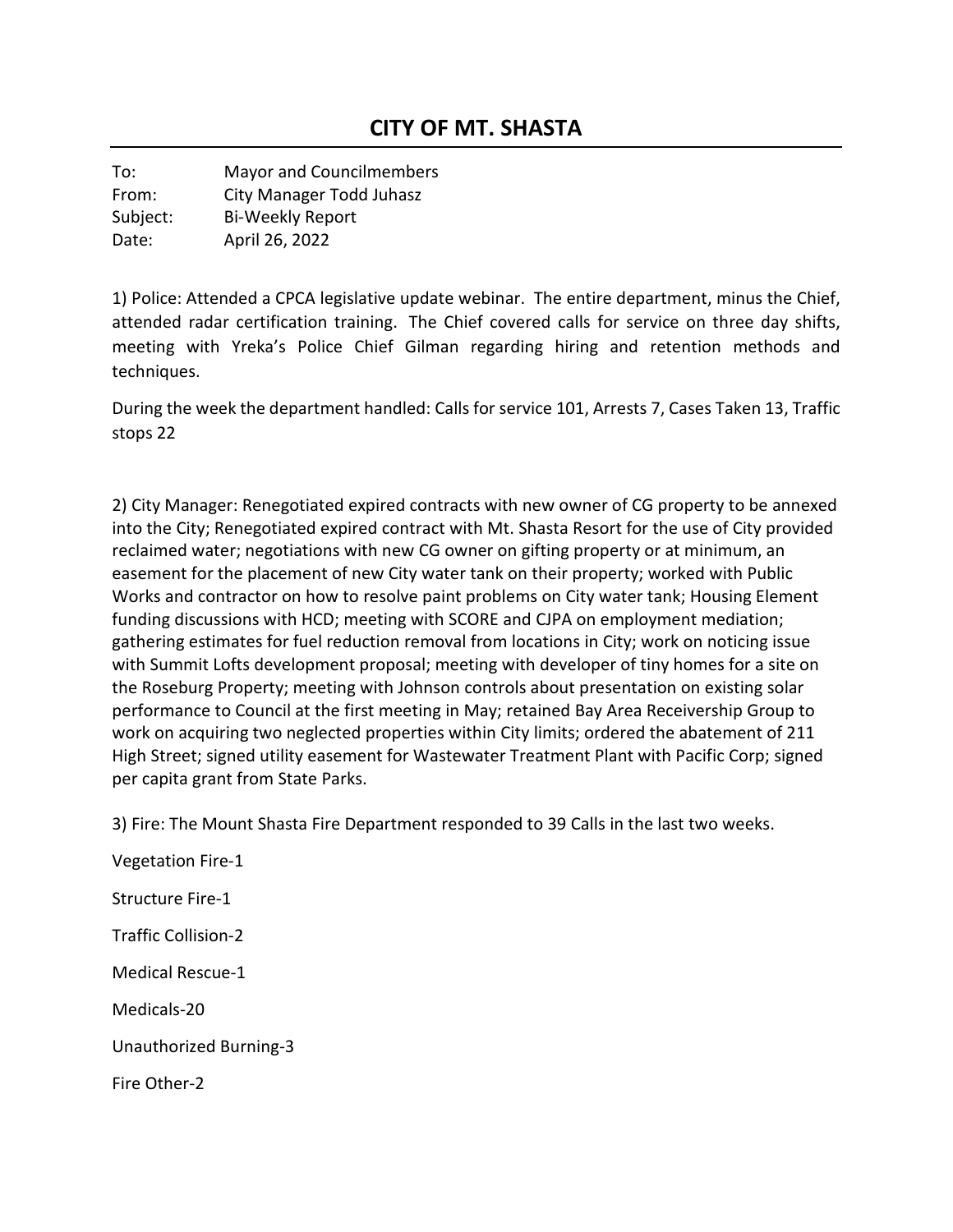Public Assists-4 Dispatched and Canceled enroute-4 False Alarm-1 13 of the 39 calls were after normal work hours. (6:00 pm to 8:00 am)

Mount Shasta Fire Department personnel worked throughout the weeks on general duties and in keeping the Fire Department clean and sanitized; continued work on the Roseburg Property Fuel Reduction/ Fuel Break project- with the precipitation that we received, personnel were able to burn more piles at the site; Captain Marquis Smith attended S-330 All Risk Strike Team Leader class; Chief Duncan met with some local contractors regarding the fuel reduction at the springs; Chief Duncan attended a re-inspection for a local business that is remodeling; Chief Duncan attended the CSA 3 meeting; fire personnel from Mount Shasta Fire Department and Lake Shastina Fire Department participated in a pack test training where personnel were tasked with walking three miles in forty-five minutes while carrying a forty-fivepound pack.

4) Public Works: Weekly Bac-T routine samples completed and all samples passed; the crew repaired a leak to 6" water main along S. Washington St. near the intersection of Old McCloud Ave- this is the 3<sup>rd</sup> leak in this general vicinity-leak was repaired using a band and was allowed to drain overnight; PW's crew continued to look for the source of water service to 1180 S. Mt Shasta Blvd unit C&D and found that it was being fed from a separate line and not the line feeding unit A & B. Crew replaced old Badger analog meter with a new .75" Sensus and gave information to City Hall to inform customer and update billing; updated cross connection backflow testing information; contacted customers whose accounts were past due. PW's crew replaced light bulb on flashing red stop signal at the intersection of W. Alma and Pine Street; inspected and cleared all storm drain inlet grates during rainstorm on Wednesday and also compiled a list of locations that needed to be vacuumed; used Vac-Con truck to clear out debris from catch basins; sweeper was in action for 3 days this week;

PW's crew responded to 4 USA notifications; 1 city owned leak (repaired); 0 customer water shut offs; 0 meter reads; and 3 water services remain shut off from delinquent accounts. **Tank 1 Project** –Contractor did no work on project due to weather. **WWTP** – did not receive update from Brooke, she is in Tahoe for a conference. I reached out to her I am hoping I hear back soon.

**Tank 1 Project** - Contractor continued working on Quail Hill Tank site piping.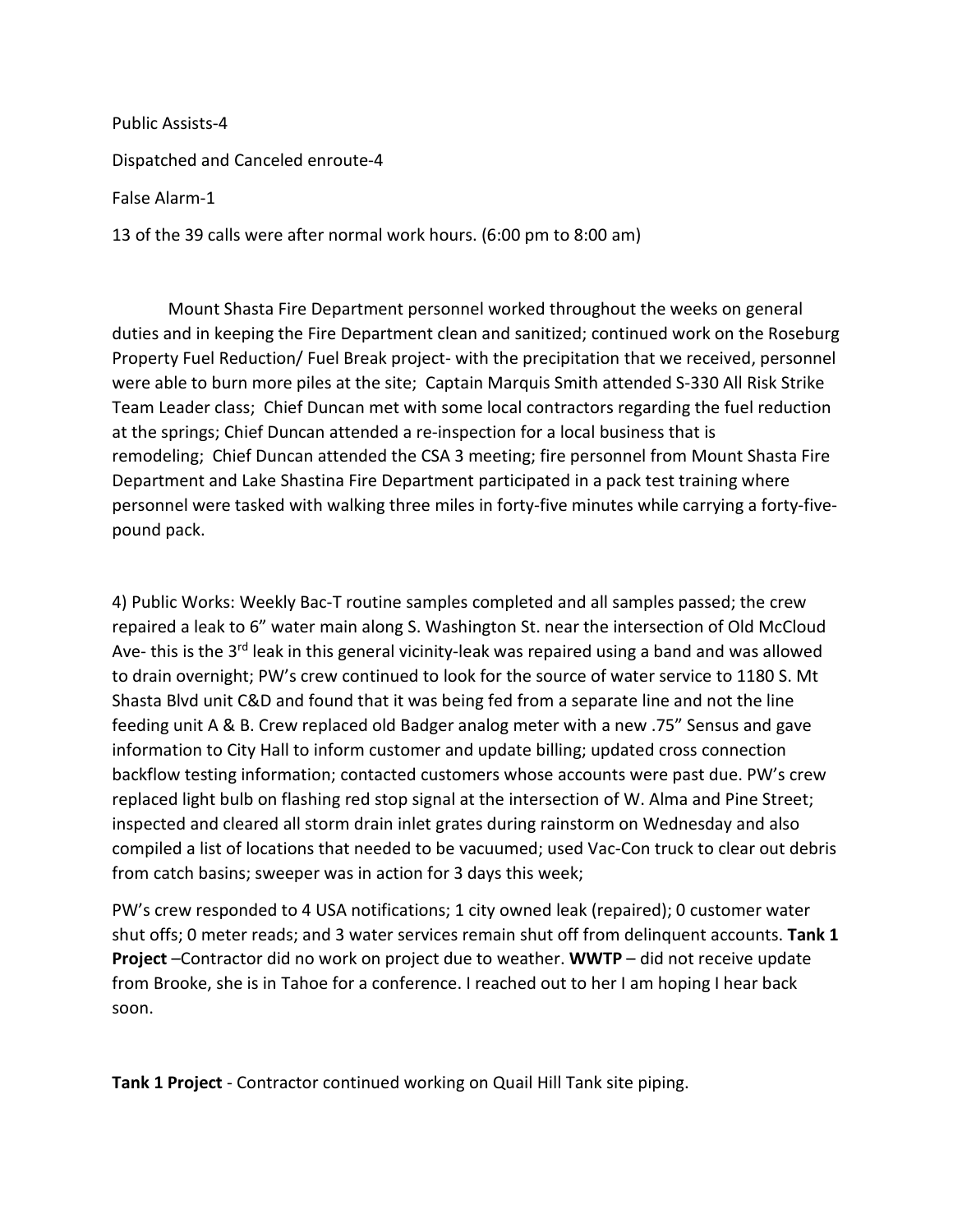**WWTP** - Brian did plant checks and lab tests on Monday; he was off Tuesday, Wednesday, and Thursday. Friday he picked up the backhoe from the shop, cleared a fallen tree, completed weekly safety checks, and attended zoom study session. Brooke was on call and did daily plant checks. Brooke worked on monthly and quarterly reports and submitted them to state board. Wednesday I had a full lab day. I received ton deliveries, performed annual PT testing, several conversations with our regulator concerning the TRE Action Plan, and prepped for Tahoe conference.

## 5) Planning:

# **Permit applications**

- Architectural Review 103 E Lake review and prepare item for public hearing
- Strawberry Valley Inn sign permit applications, review and approve
- Approve Durans as new owners on Green Heart cannabis permits
- Approve building permit app for SFR and Garage at Mill and High
- Review Blue Star sign permit app and issue hold letter
- Review Adams drive garage building permit and issue hold letter

## **General requests for information**

- Ian Russell EV Station at motel provide direction regarding building permit process
- Review info for Newman property and provide to CM
- Numerous calls re welding place on Spring Hill no info on this
- Respond to Allie regarding zoning and density for three potential building sites

### **Planning Commission**

- Restaurants staff report
- Short Term Rentals staff report
- Architectural Review 103 E Lake staff report

### **Parker Plaza Maintenance**

• Meet with Byron on site to understand maintenance needs

### **Beautification Committee**

- Attend portion of meeting  $\frac{1}{2}$  hr and discuss follow up steps for Parker Plaza, street tree maintenance, Starbucks landscaping, and funding for improvements
- Follow up with Public Works regarding tree maintenance

### **Long Range Planning**

- Draft Short Term Rentals ordinance
- Housing Element Update proposals respond to each and save to file
- Walk Bike Ride Mt Shasta
	- o Review slides for WBR presentation